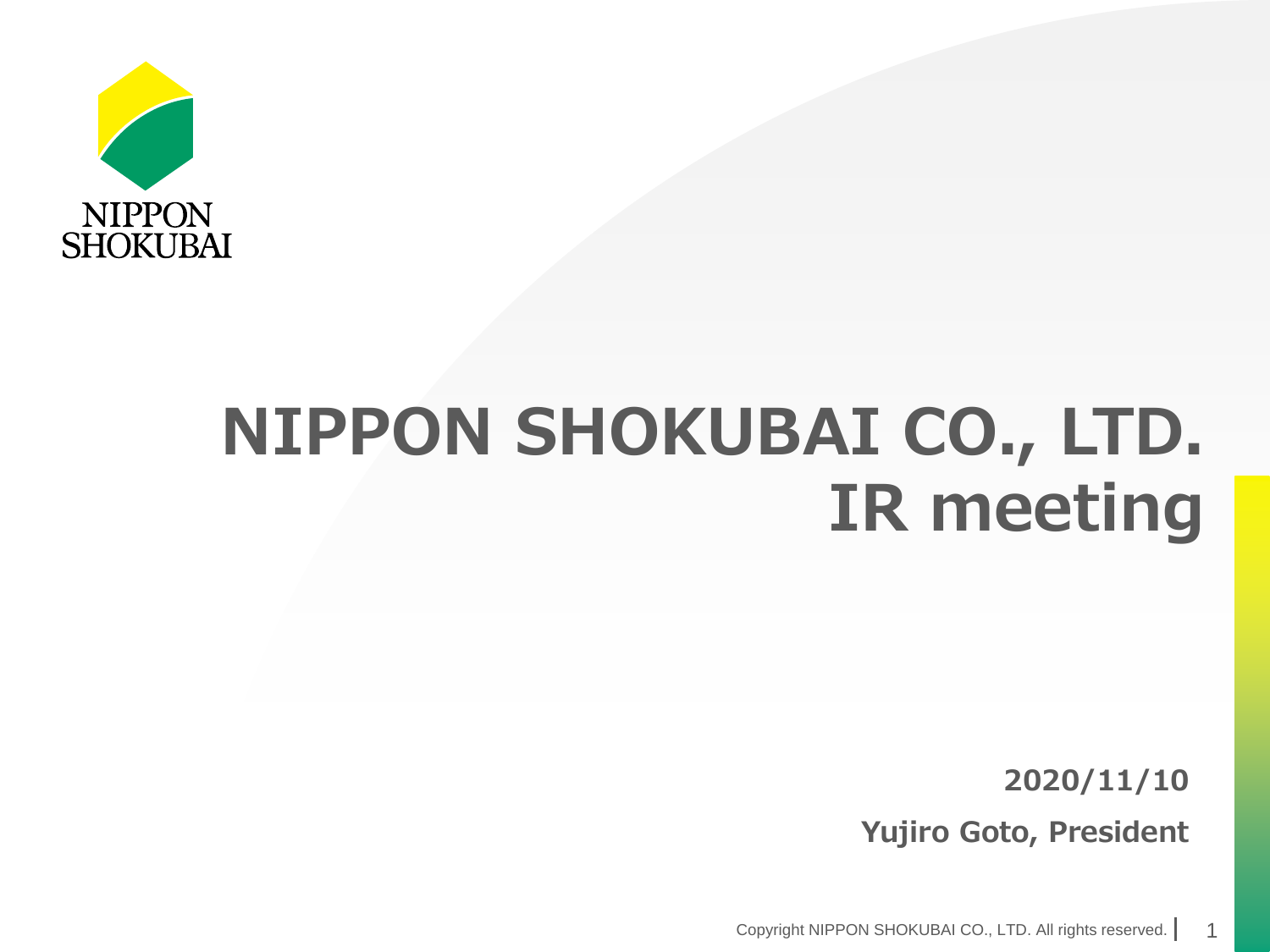

Our company and Sanyo Chemical Industries, Ltd. have held a series of discussions toward the business integration scheduled for April 1, 2021, and have recently agreed to the Cancellation of the Business Integration today. Because the business environment surrounding the Companies has rapidly and significantly changed ,the Companies reached the conclusion that it has become difficult to conduct the Business Integration.

Based on our corporate group mission of " TechnoAmenity: Providing affluence and comfort to people and society, with our unique technology", our company will strive to achieve the goal of "Enriching people's lives in every aspect and contributing to the creation of a sustainable society for the future by always challenging uncharted fields as well as producing innovative and unique values" as the newly integrated company had taken aim.

We would like to express our sincere gratitude to our shareholders, business partners, and many other stakeholders for their support and understanding to realize the Business Integration, although it did not happen.We would like to ask for your continuous understanding and support for our future business operations.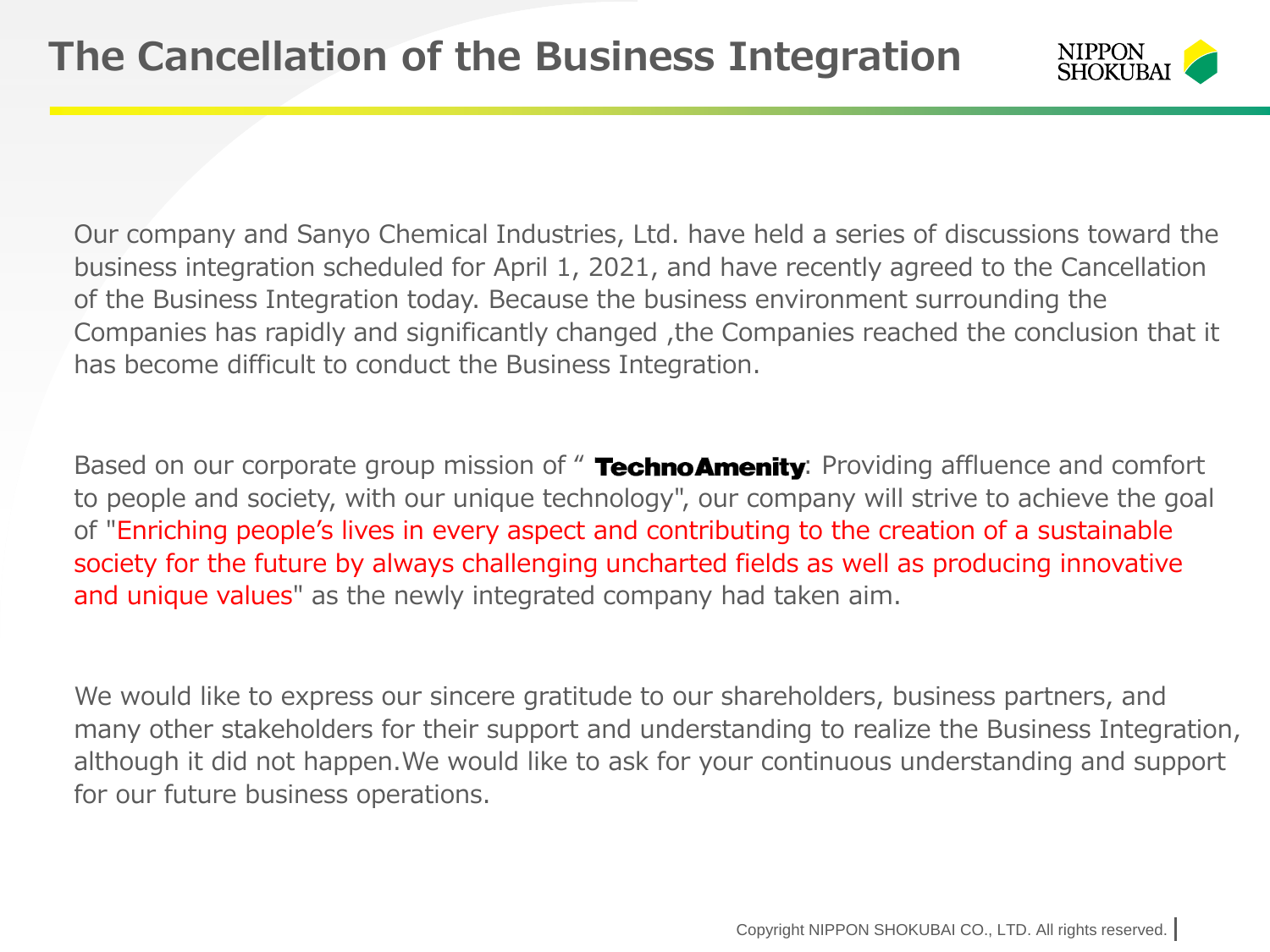

# **The 2nd Medium-term Business Plan "Reborn Nippon Shokubai 2020 NEXT" and**

**The Financial Results for the 2nd Quarter of the Fiscal Year Ending March 31, 2021 (FY2020)**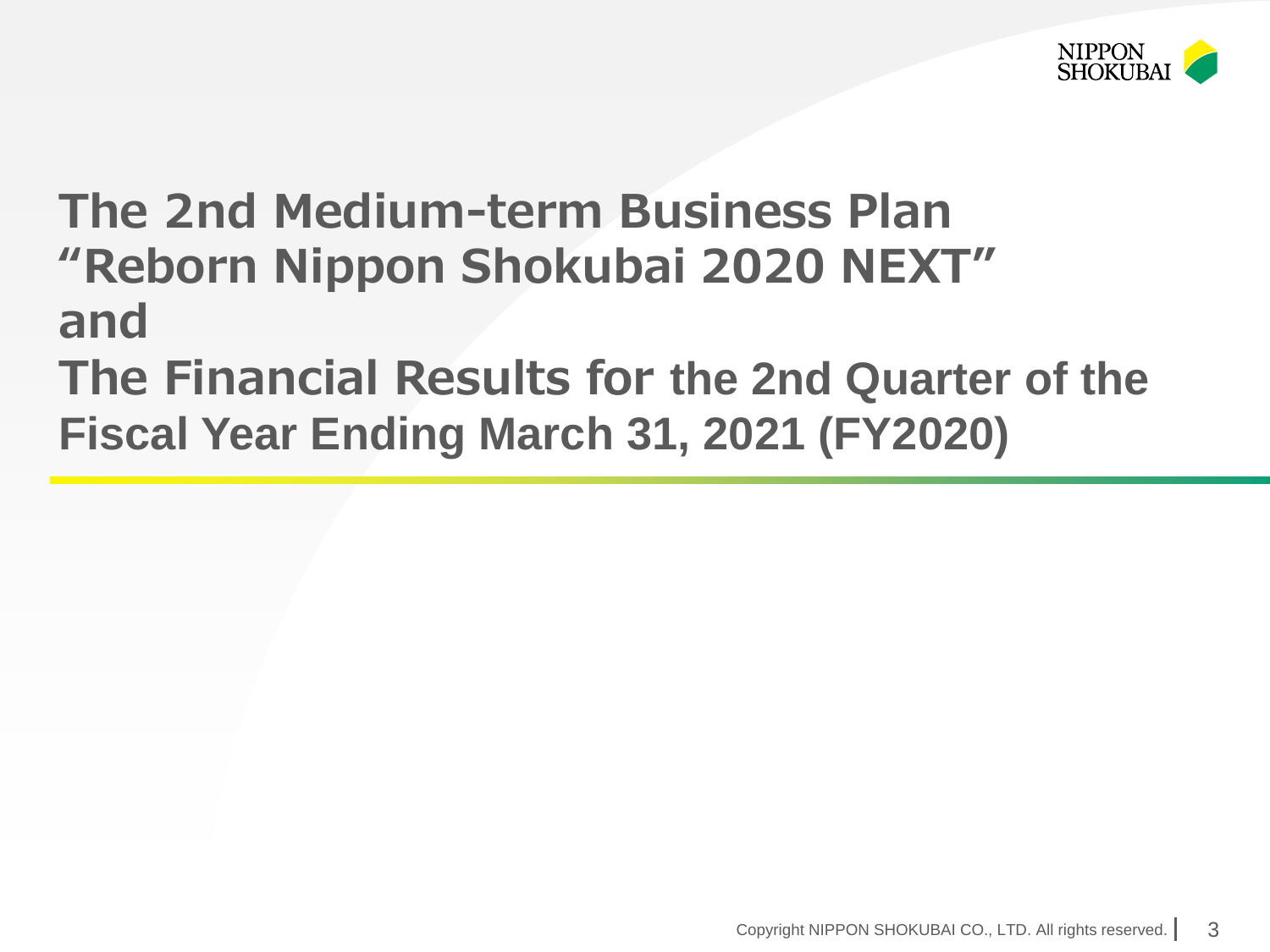

## **Agenda**

**The 2nd Mid-term Business Plan (FY2017-2020) "Reborn Nippon Shokubai 2020 NEXT"**

**1. Overview**

**Financial results**

**2. Financial results for the 2nd quarter of the fiscal year ending March 31, 2021 (FY2020)**

- **3. Financial forecasts for the fiscal year ending March 31, 2021 (FY2020)**
- **4. Return policy**

**Priority challenge for Mid-term Business Plan**

- **5. Policies to priority challenge**
- **6. Current status of other businesses**

**Target to sustainable growth** 

- **7. Future Policies**
- **8. Sustainability initiatives**

#### **Explanation of acronyms**

SAP : Superabsorbent Polymers AA : Acrylic Acid AES: Acrylates EO:Ethylene oxide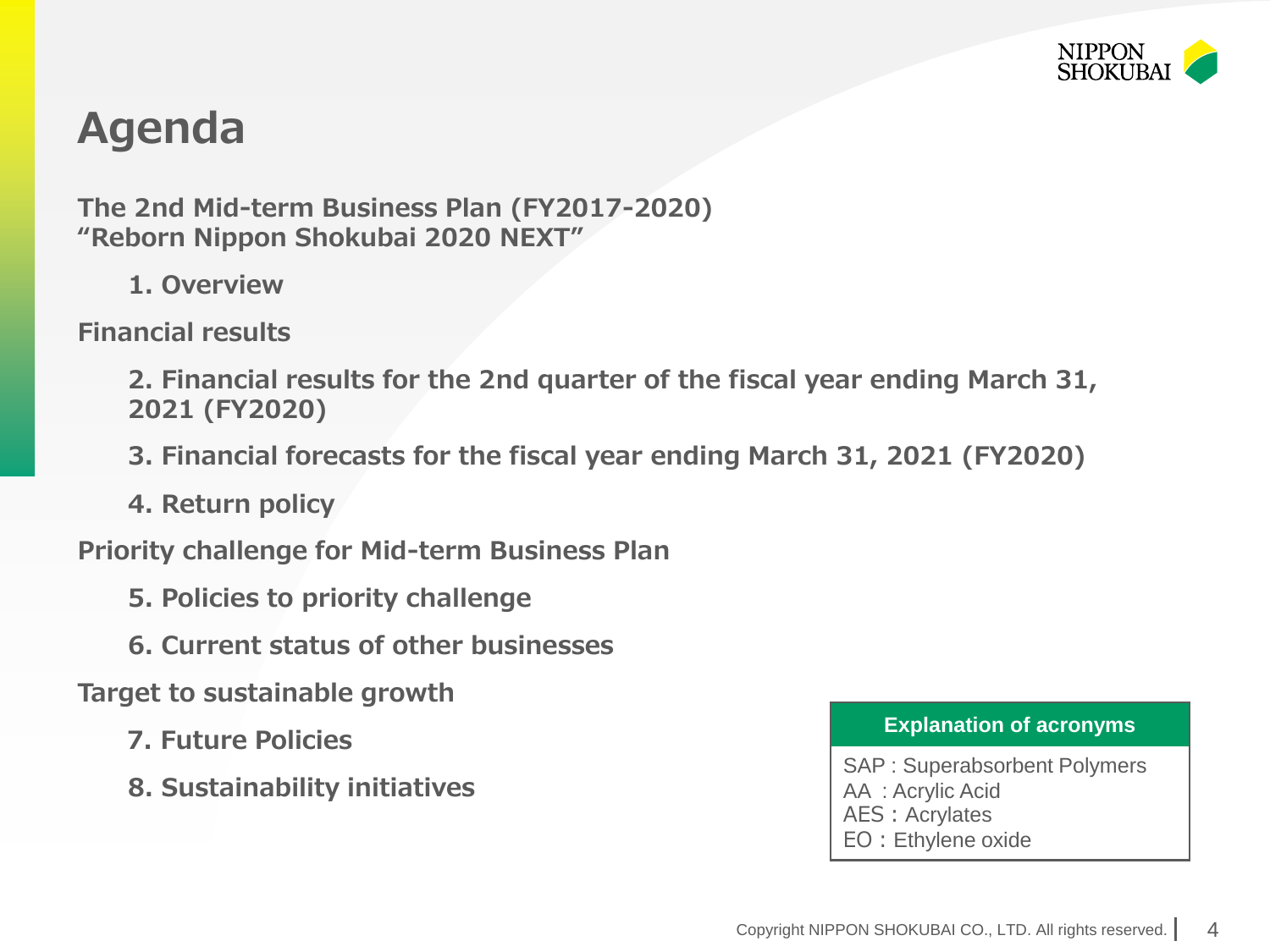### **1. Overview of The 2nd Mid-term Business Plan**



### Management indexes and numerical targets (IFRS)



\*Nippon Shokubai has voluntarily adopted IFRS since FY2019.

Copyright NIPPON SHOKUBAI CO., LTD. All rights reserved. 5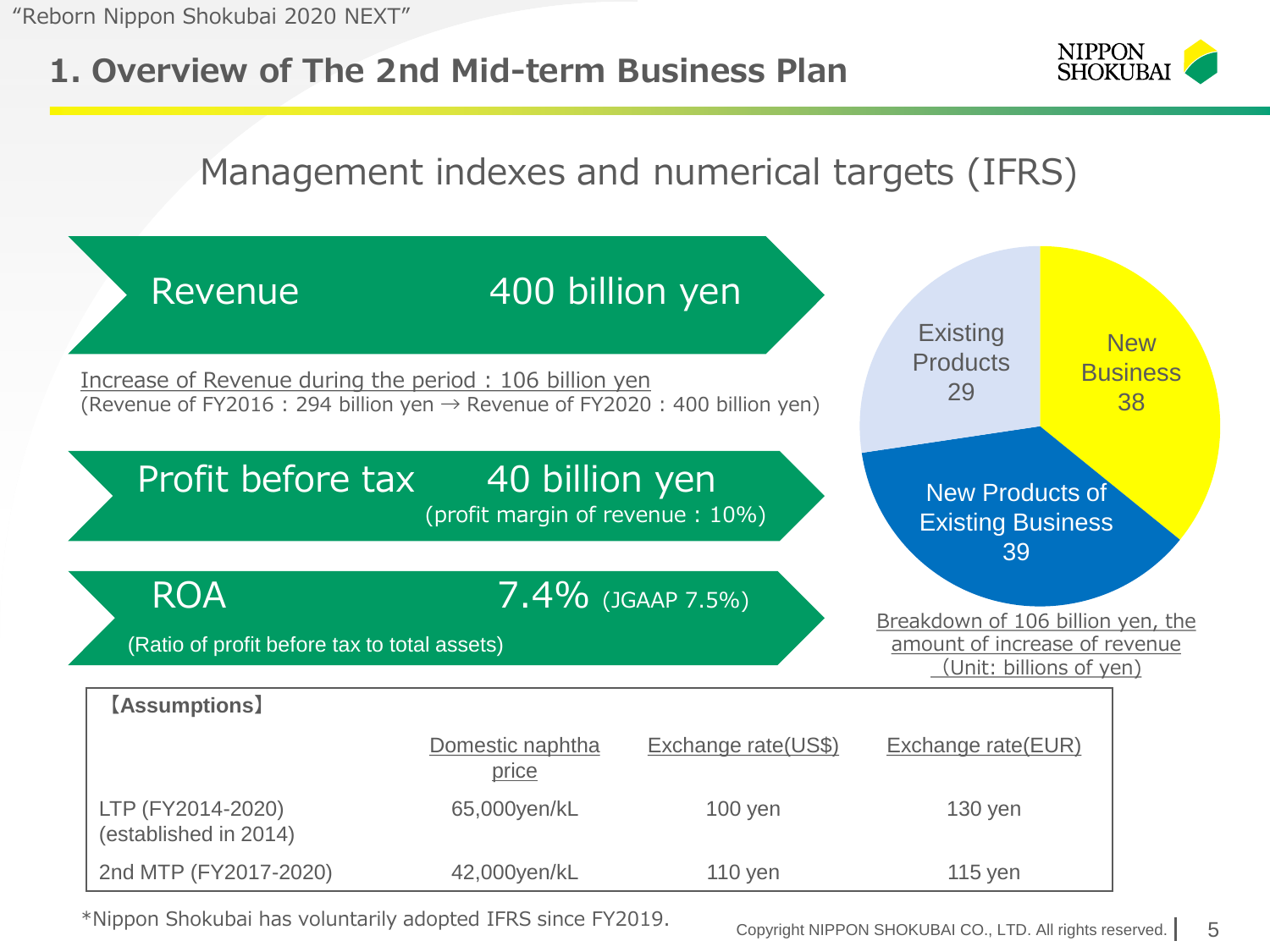### **1. Overview of The 2nd Mid-term Business Plan**



### **Vision for 2025**

**An innovative chemical company that provides new value for people's lives**



#### Strengthen competitiveness of SAP business

- ・Improve profitability (Survival project)
- ・Strengthen R&D

Accelerate creation of new businesses and products

Develop an active corporate team and organization Enhance the confidence of stakeholders Strengthen Group management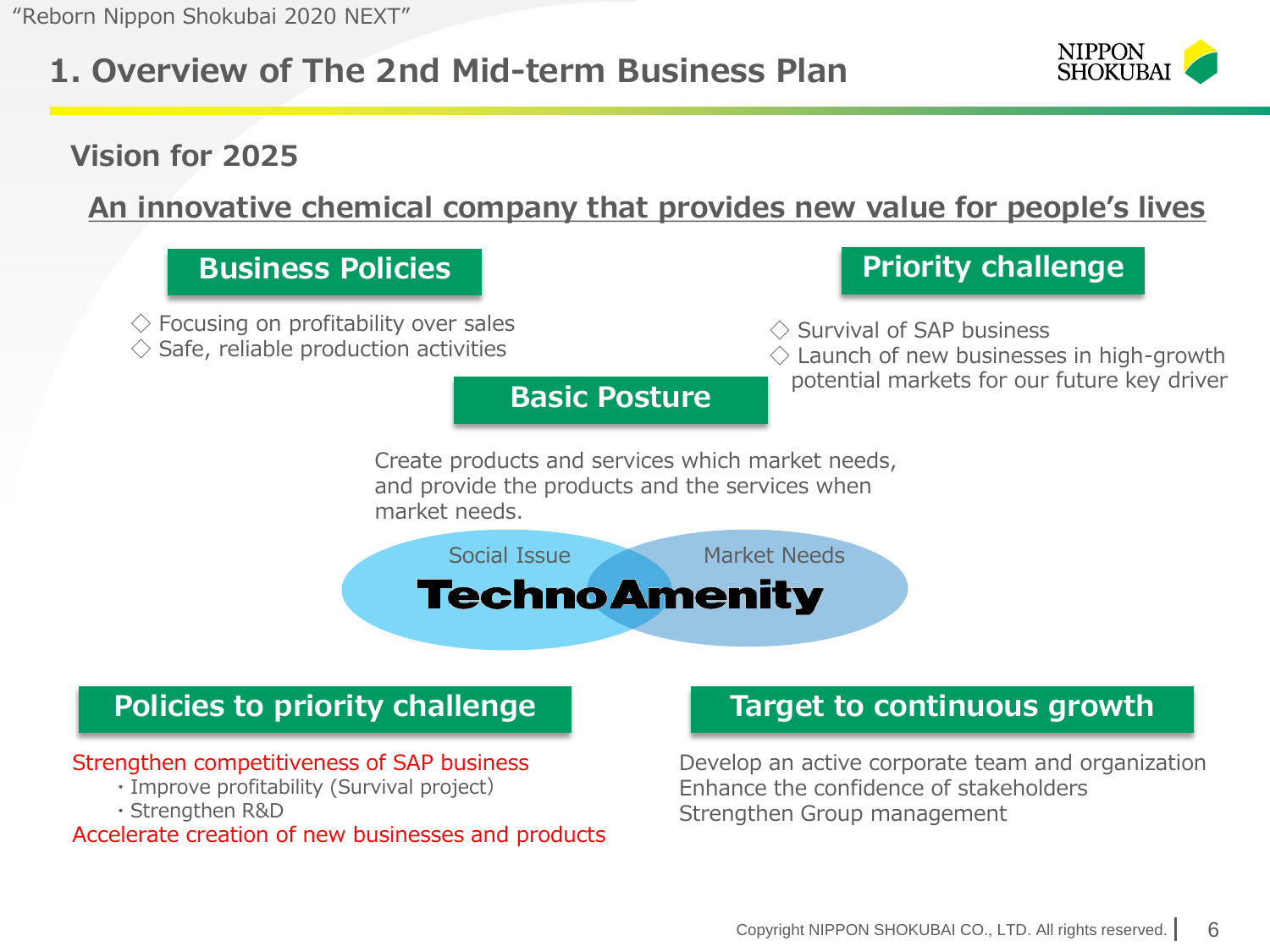Financial results and others

**2. Financial results for the 2nd quarter of the fiscal year ending March 31, 2021 (FY2020)** 



|                                            | FY2019 2Q      |                | FY2020 2Q                                         |  |
|--------------------------------------------|----------------|----------------|---------------------------------------------------|--|
| (Unit: Billion Yen)                        | <b>Results</b> | <b>Results</b> | <b>Forecasts</b><br>announced on<br><b>Aug. 4</b> |  |
| Revenue                                    | 153.3          | 124.7          | 130.0                                             |  |
| Operating profit                           | 6.6            | $-1.2$         | 1.5                                               |  |
| Profit before tax                          | 8.7            | $-0.1$         | 3.0                                               |  |
| Profit attributable to<br>owners of parent | 5.7            | $-1.2$         | 1.5                                               |  |
| <b>ROA</b>                                 | 3.7%           | $-0.0\%$       | 1.3%                                              |  |
| <b>ROE</b>                                 | 3.6%           | $-0.7\%$       | 0.9%                                              |  |
| Domestic naphtha price                     | 42,800 yen/kL  | 27,600yen/kL   | 27,500yen/kL                                      |  |

#### Sales and profits decreased from FY2019 2Q All profits decreased from the Aug. 4 revised forecasts

- ◆FY2019 results vs. FY2020 results
- ・Revenue decreased :Fall in raw materials costs, weak market conditions for products outside of Japan, and decrease in sales volume
- ・Operating profit decreased:decrease in sales volume, increase in processing costs and impairment losses
- ・Profit before tax decreased: Share of profit of entities accounted for using equity method decreased
- ◆FY2020 results vs. Aug. 4 revised forecasts
- ・All profits decreased: decrease in sales volume rising raw material costs and impairment losses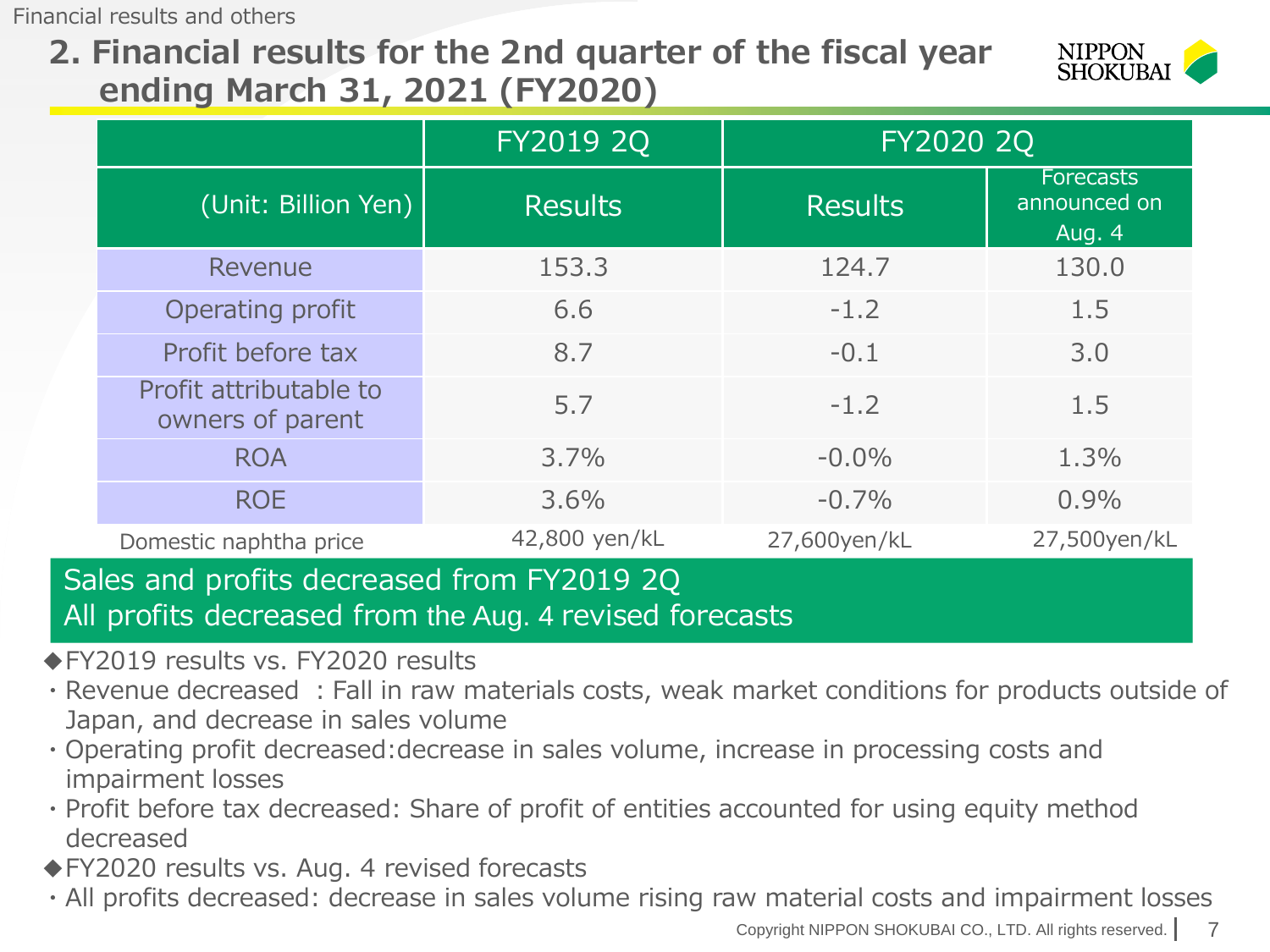Financial results and others

### **3. Financial forecasts for the fiscal year ending March 31, 2021 (FY2020)**



|                                            | <b>FY 2019</b> | <b>FY 2020</b>              |                                         |              |                                                |
|--------------------------------------------|----------------|-----------------------------|-----------------------------------------|--------------|------------------------------------------------|
| (Unit: Billion Yen)                        | <b>Results</b> | <b>2Q</b><br><b>Results</b> | Second half<br><b>Forecasts</b>         | Forecasts    | <b>Forecasts</b><br>announce<br>d on<br>Aug. 4 |
| Revenue                                    | 302.2          | 124.7                       | 135.3                                   | 260.0        | 270.0                                          |
| Operating profit                           | 13.2           | $-12$                       | 2.2                                     | 1.0          | 7.0                                            |
| Profit before tax                          | 15.7           | $-1$                        | 3.6                                     | 3.5          | 10.0                                           |
| Profit attributable to owners<br>of parent | 11.1           | $-12$                       | 2.2                                     | 1.0          | 6.0                                            |
| <b>ROA</b>                                 | 3.3%           | $-0.0\%$                    | 1.5%                                    | 0.7%         | 2.1%                                           |
| <b>ROE</b>                                 | 3.5%           | $-0.7\%$                    | 1.4%                                    | 0.3%         | 1.9%                                           |
| Domestic naphtha price                     |                |                             | 42,900 yen/kL 27,600yen/kL 33,000yen/kL | 30,300yen/kL | 29,8000 yen/kL                                 |

### Sales and profits decreased from FY2019 2Q, are expected to increase in 2<sup>nd</sup> half All profits decreased from the Aug. 4 revised forecasts

◆FY2019 results vs. FY2020 results

- ・Operating profit decreased:decrease in sales volume, increase in processing costs and selling and administration cost, impairment losses
- ・Profit before tax decreased: Share of profit of entities accounted for using equity method decreased
- ◆FY2020 results vs. Aug. 4 revised forecasts
- ・All profits decreased: decrease in sales volume and rising raw material costs
- ◆First half vs. Second half
- ・increase in sales volume and decrease in processing costs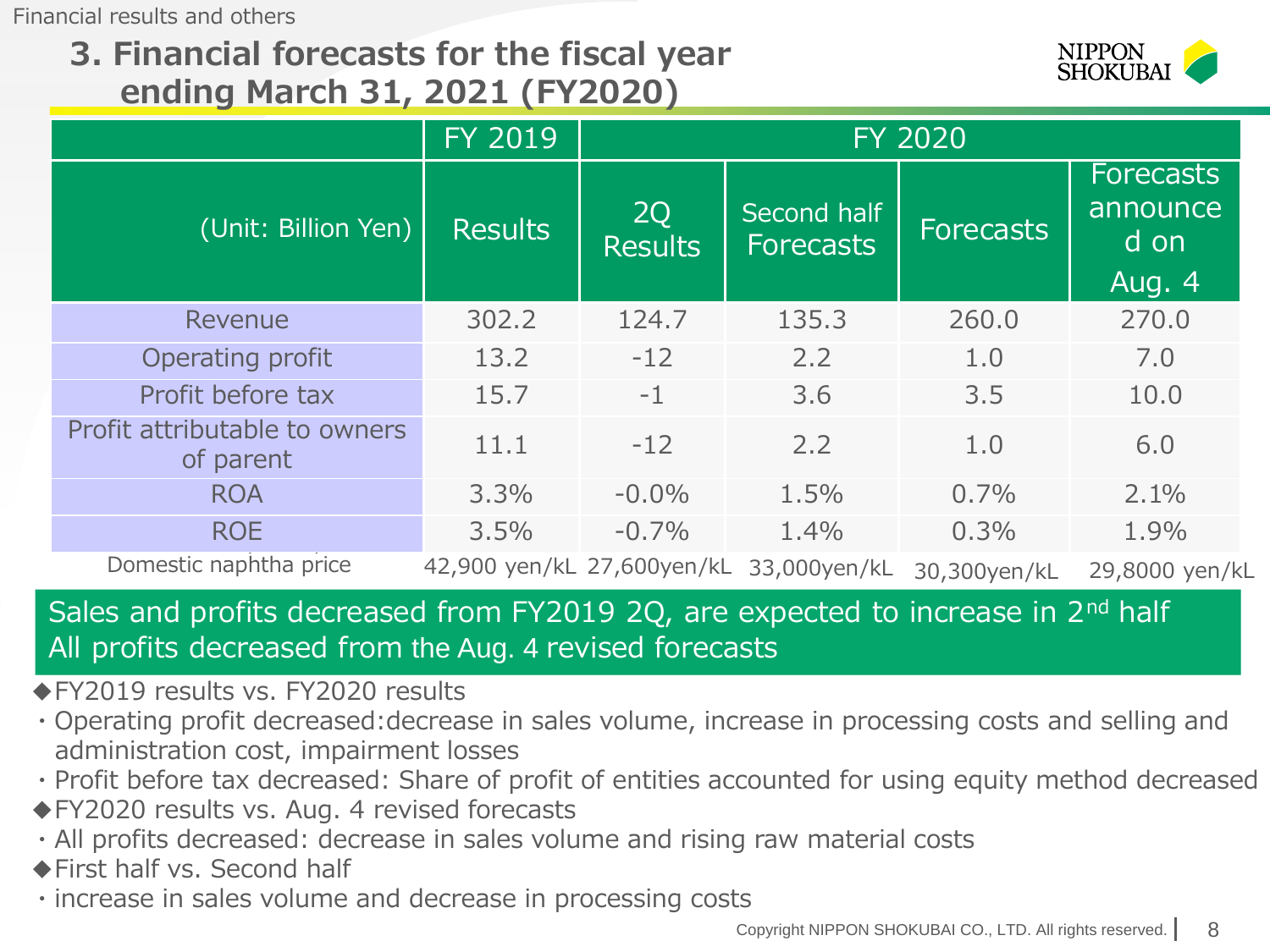Financial results and others

# **4. Return policy**



Taking overall account of business expansion and strengthening of corporate structure, and based on forecasts of the trend in consolidated earnings, we are aiming to improve levels of dividends in the medium term.



|              | Average<br>FY2011-FY2020 | <b>FY2020</b> |
|--------------|--------------------------|---------------|
| Payout ratio | 31.8%                    | 358.9%        |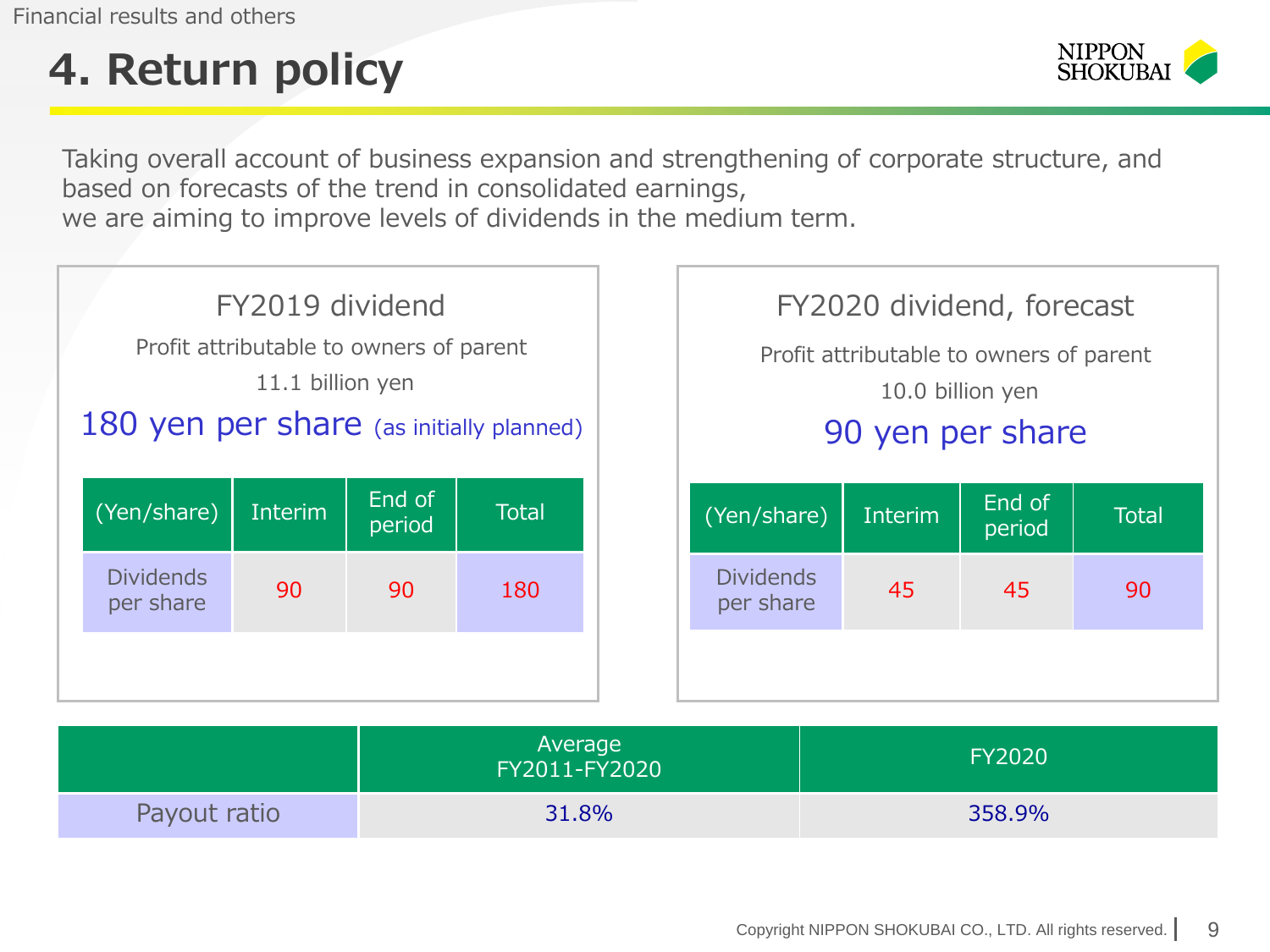### **5. Mid-term Business Plan: Policies to priority challenge①**

#### **NIPPON SHOKUBA**

### Strengthen competitiveness of SAP business

### Supply and demand trend of AA(AES)

**Demand** Global demand approx. 6,900 kilo tons per year ("KT/y") (2020)

Assuming mid-term annual growth rate around 3-5%

- ・ COVID-19 reduced the AA/AES demands in FY2020
- ・The current demand and market conditions for products are improving.
- ・The supply-demand balance will improve in the mid- to long-term

### Supply and demand trend of SAP

**Demand** Global demand approx. 3,000 kilo tons per year ("KT/y") (2020 )

Assuming mid-term annual growth rate around 5%

- ・COVID-19 reduced the SAP demand in FY2020
- ・SAP demand is expected to recover after FY2021 but depending on COVID-19
- ・The supply-demand balance will improve in the mid- to long-term





・Markets of AA and SAP will continue to grow at a high level in mid- and long-term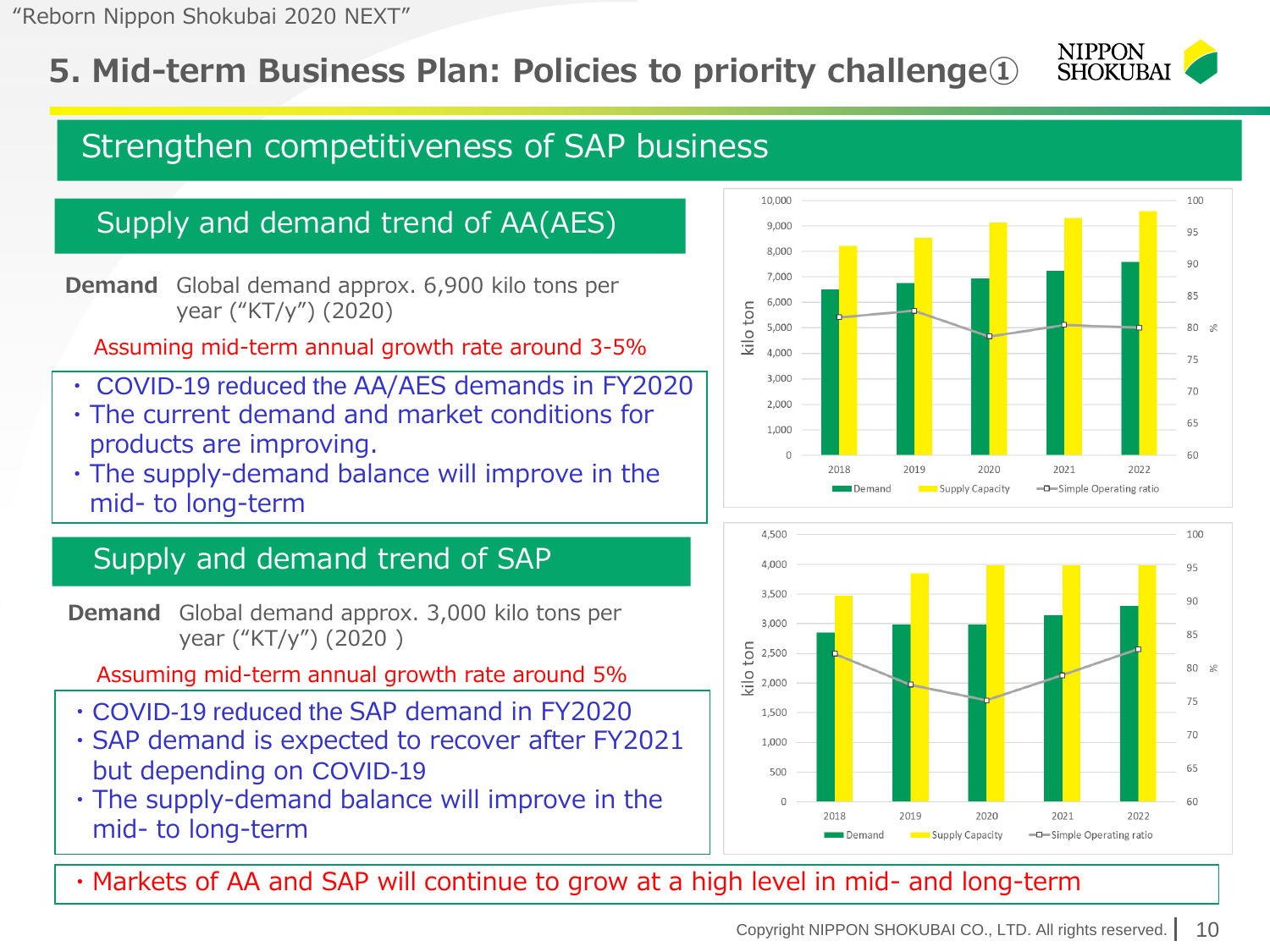### **5. Mid-term Business Plan: Policies to priority challenge①**

### Strengthen competitiveness of SAP business

#### ◆ Strength of Nippon Shokubai Group

- ・Vertical integration: Producing acrylic acid (AA), which is material for SAP
- ・Strong relationship with leading customers
- ◆Measures for improving profitability
- 1) Production <SAP Survival Project>
	- ・Improve efficiency of AA/SAP production
		- ・Stop old and unproductive facilities
		- ・Apply high-efficient production technology to relatively new facilities (technology has been established and will be sequentially applied globally)
	- ・Improve efficiency of maintenance and logistics, etc.
- 2) Products
	-
	-

・General applications: Accelerate development, improve production efficiency, implement drastic cost reduction through data science • High value-added applications: High performance SAP (high absorption capacity, good distribution of liquid, fast absorption, super-fast-drying) Sustainable area (Recycling SAP, SAP with bio-derived raw materials, etc.)

◆Enhancement of global AA/SAP supply system

・Indonesia AA production capacity of 100kT/y is under construction (scheduled to be completed in 2021-2022, being delayed by about half a year)

#### Promote strengthening competitiveness of AA/SAP businesses in total











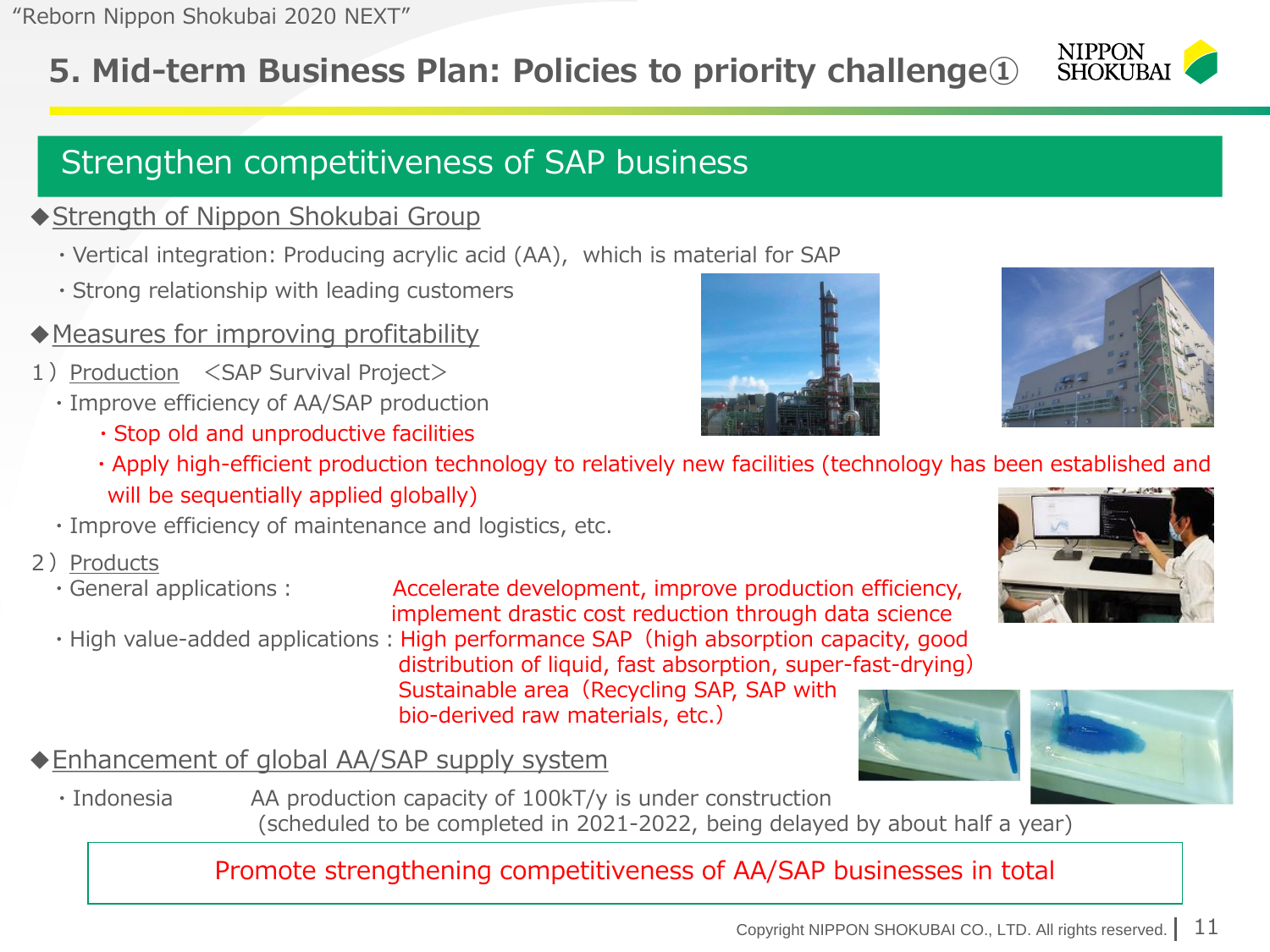**5. Mid-term Business Plan: Policies to priority challenge②**



### Accelerate creation of new businesses and products

### Targets: 3 sectors with 8 areas

Considering potential market, familiarity to us and social issues, we chose our new business field.

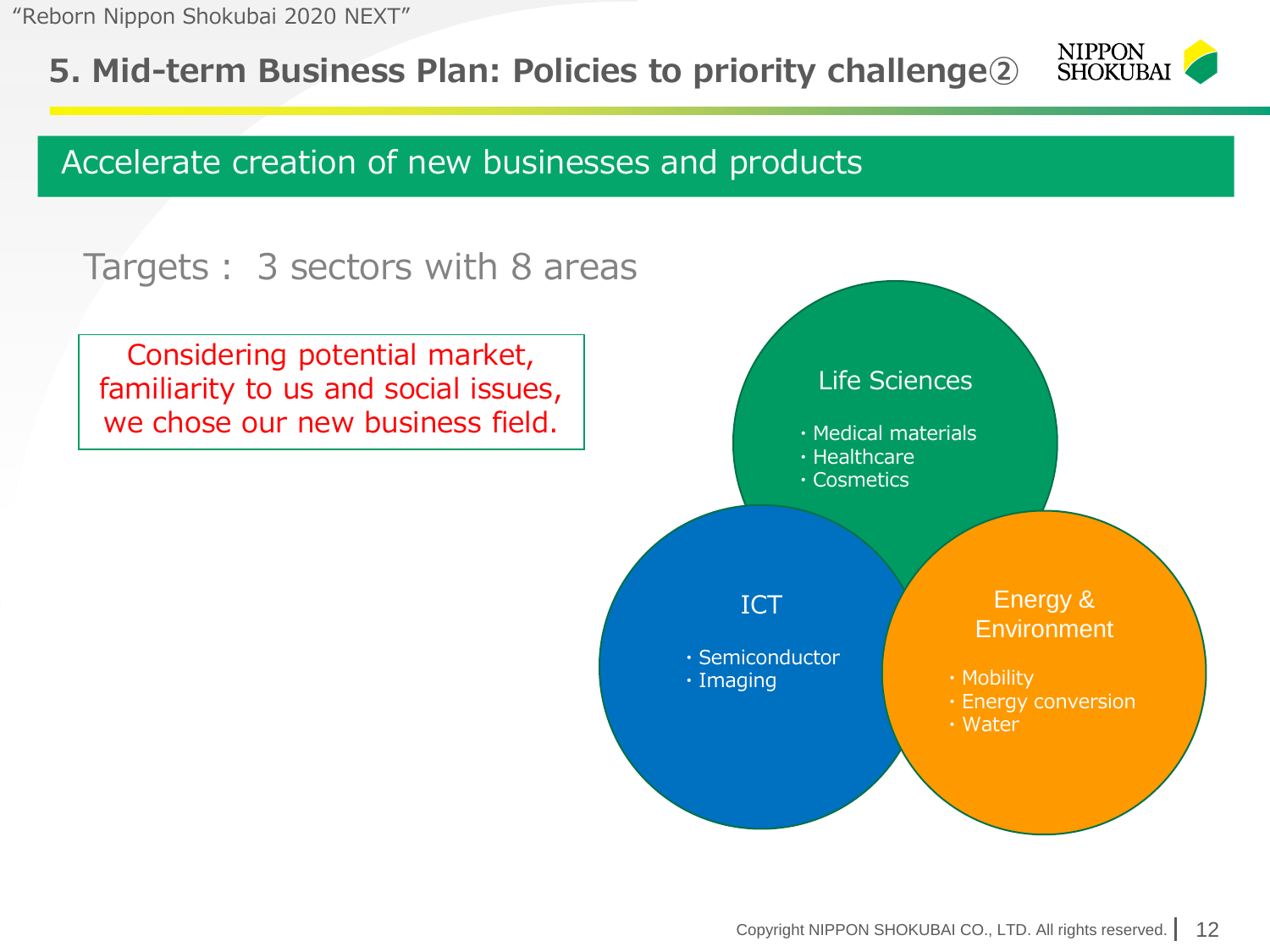### **5. Mid-term Business Plan: Policies to priority challenge②**



### Accelerate creation of new businesses and products : Energy & Environment





#### **Mobility**

IONEL™ (LiFSI) Electrolytes for lithium-ion batteries Decided to expand production capacity of 2,000t/y by spring, 2023 Aim to achieve sales of over 10 billion yen by 2024

#### Methylene malonates

- ・Functional monomers, crosslinking agent
- ・Pilot facility is under consideration (US), planning to confirm within FY2020

#### Energy conversion

Separator for zinc batteries

Separator for zinc secondary batteries

Separator for alkaline water electrolysis

For green hydrogen production

Electrolyte for all solid polymer batteries

#### **Water**

Materials for seawater desalination and water treatment Draw solutions for forward osmosis processes

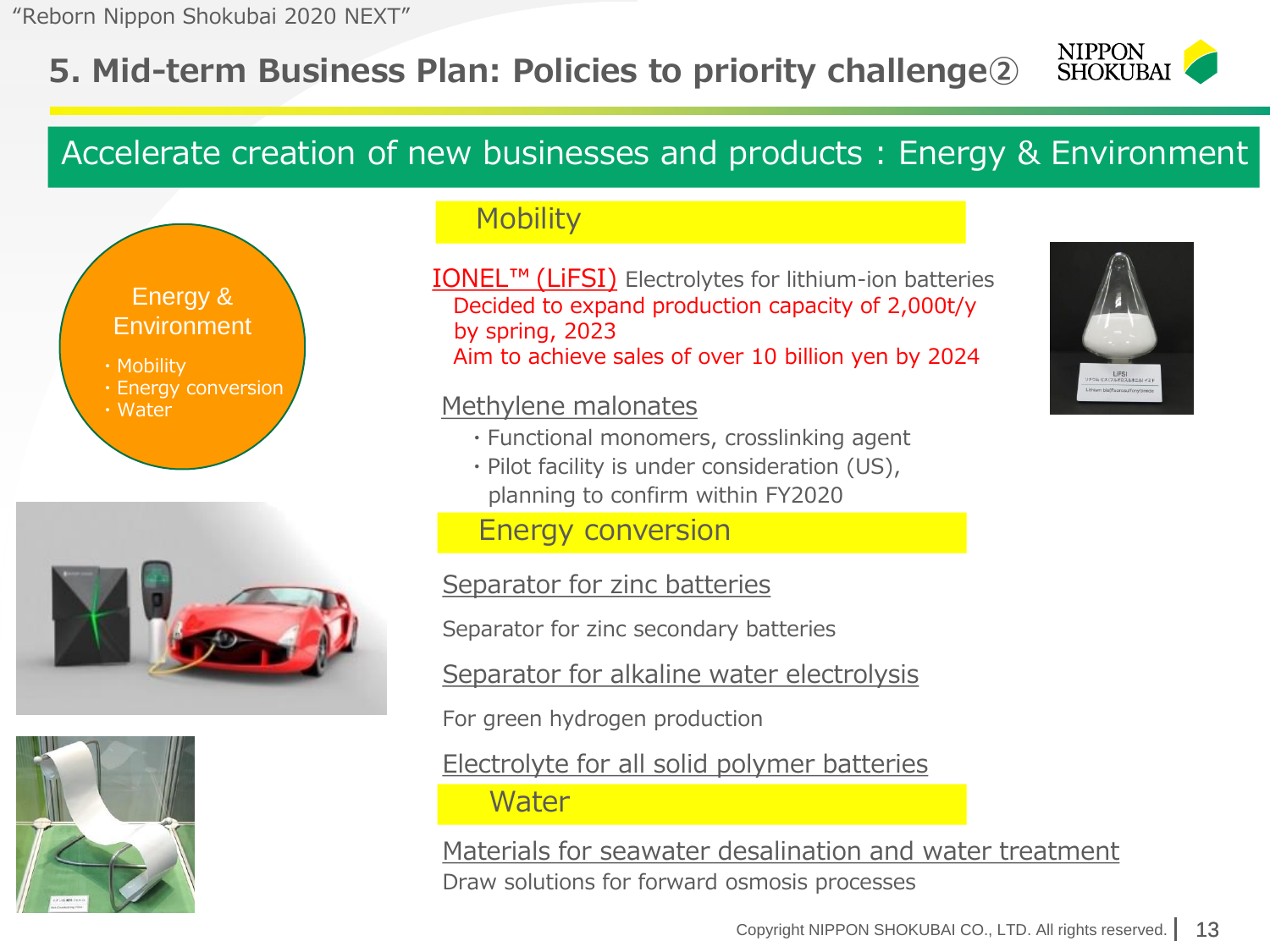### **5. Mid-term Business Plan: Policies to priority challenge②**



### Accelerate creation of new businesses and products : Life Sciences







#### **Cosmetics**

Establishment of cosmetic ingredients business

- Product sales started from April, 2019
- Promotion in three product categories

Natural product, Processing product, Synthetic product

#### Medical materials

Establishment of drug development support business Peptide drugs and nucleic acid drugs

- The production facility of API synthesis is in preparation for full-scale production (Suita-shi, Osaka) Commercial operation is scheduled for FY2020 Full-scale operation is scheduled for FY2021 Expansion of production lines
- ・Establishment of the base in Shonan Health Innovation Park
	- (Kanagawa, Japan) (February, 2020)
- Investing in facilities and M&A

#### **Healthcare**

#### Micocell™

Three-dimensional cell culture container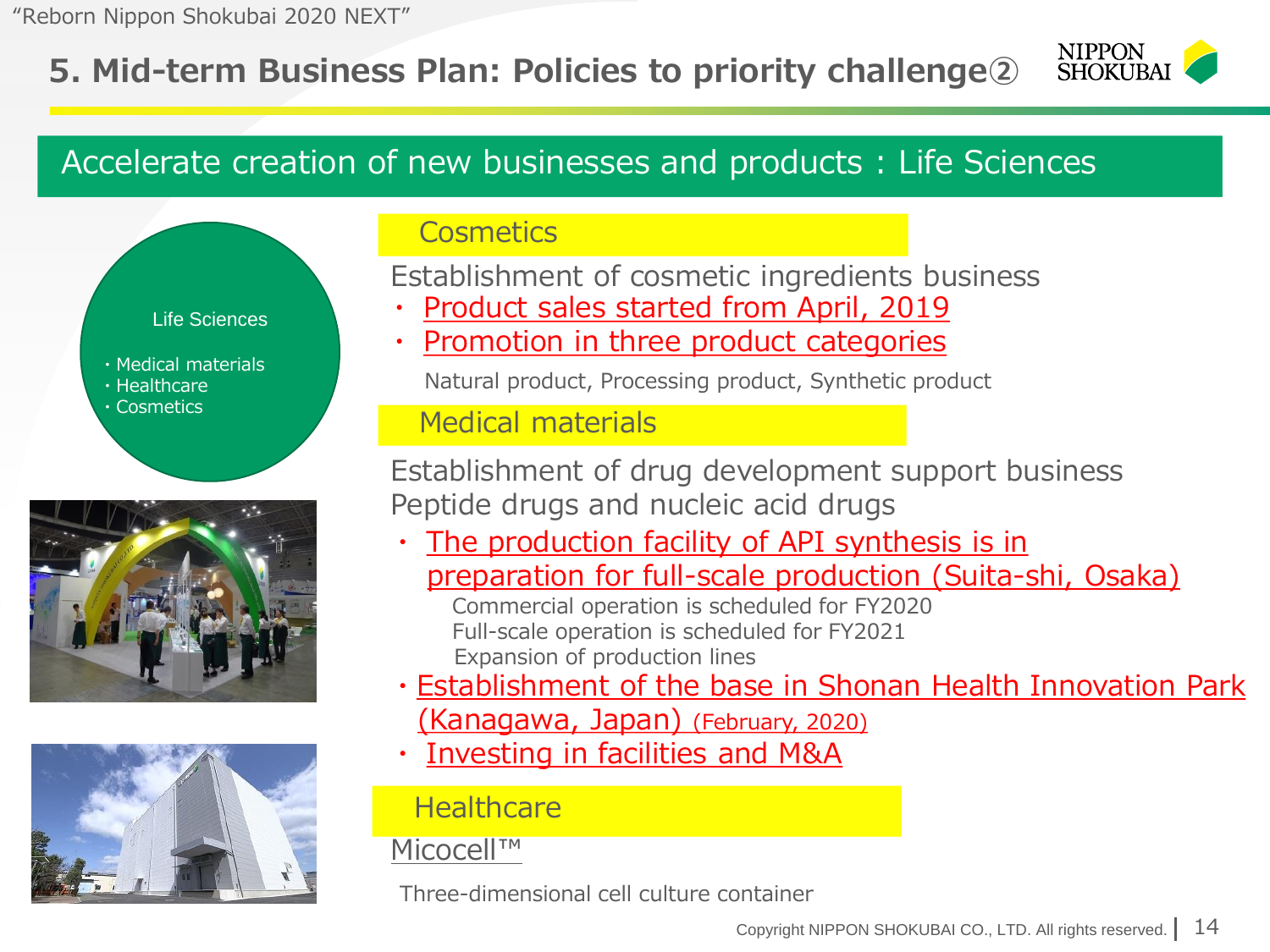### **5. Mid-term Business Plan: Policies to priority challenge②**



### Accelerate creation of new businesses and products: ICT



#### **Imaging**

AOMATM →Commercialized

・UV curable material with excellent adhesion to curved surface printing area

iOLEDTM

・Film light source thinner than paper

**Semiconductor** 

Higher order silane material

・Monomer for semiconductor process





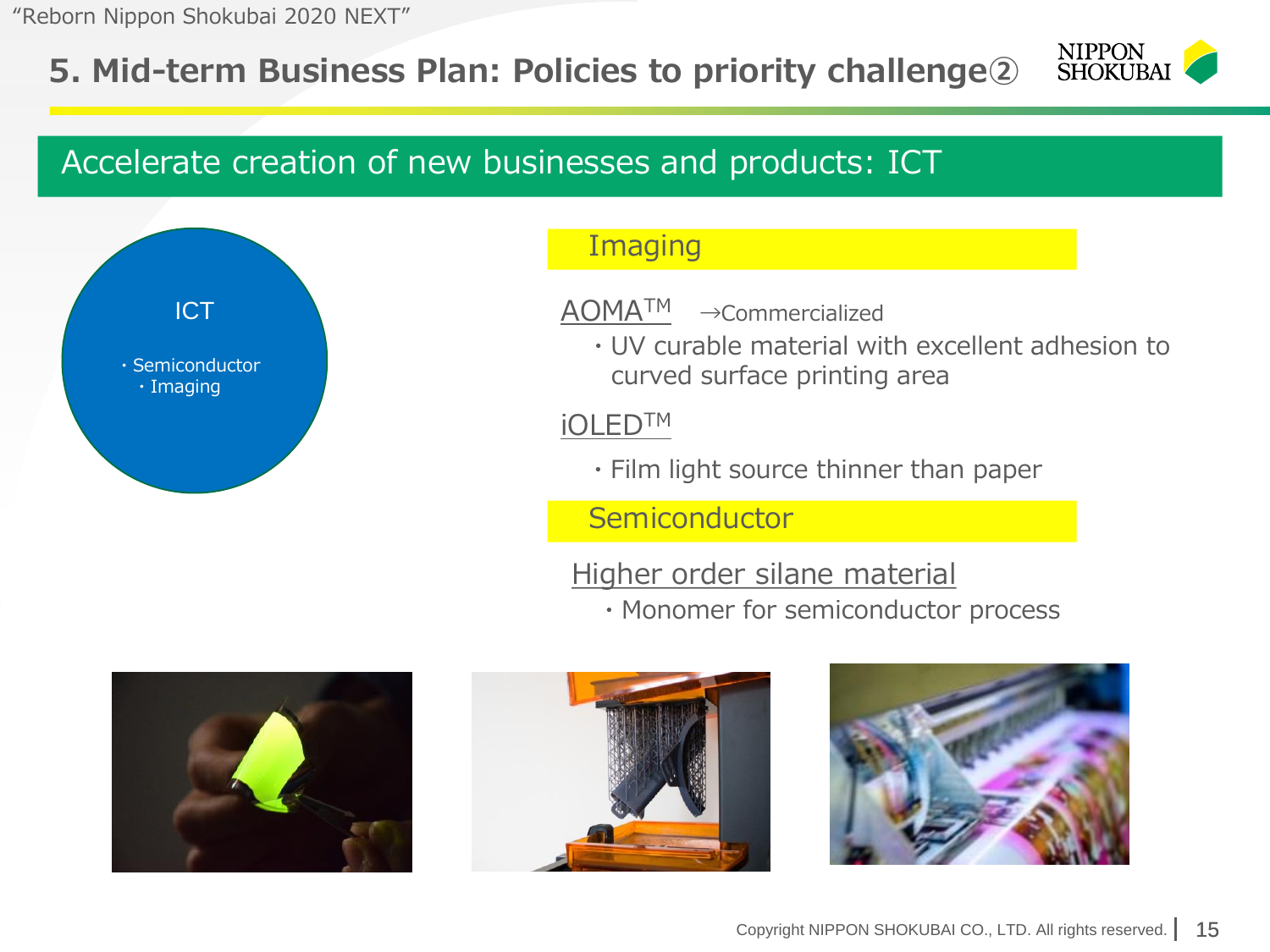### **6. Mid-term Business Plan: Current status of other businesses**



#### Strengthen the competitiveness of EO business

### ◆ Promote non-EG and high value-added products

・Creating strong synergies within the Nippon Shokubai Group

#### Data science and Digital transformation (DX)

### ◆ <u>Utilize Data science</u>

- ・Establishment of Data Science & Informatics Promotion Office
- Promote energy saving, labor saving, stabilization by plant control

### ◆Promote digital marketing

・Preparing for the establishment of marketing website

#### Featured products

### ◆VEEA™, EPOCROS™, EPOMIN™

- ・Expanding the range of customers
- ・Expanding applications in combination with other products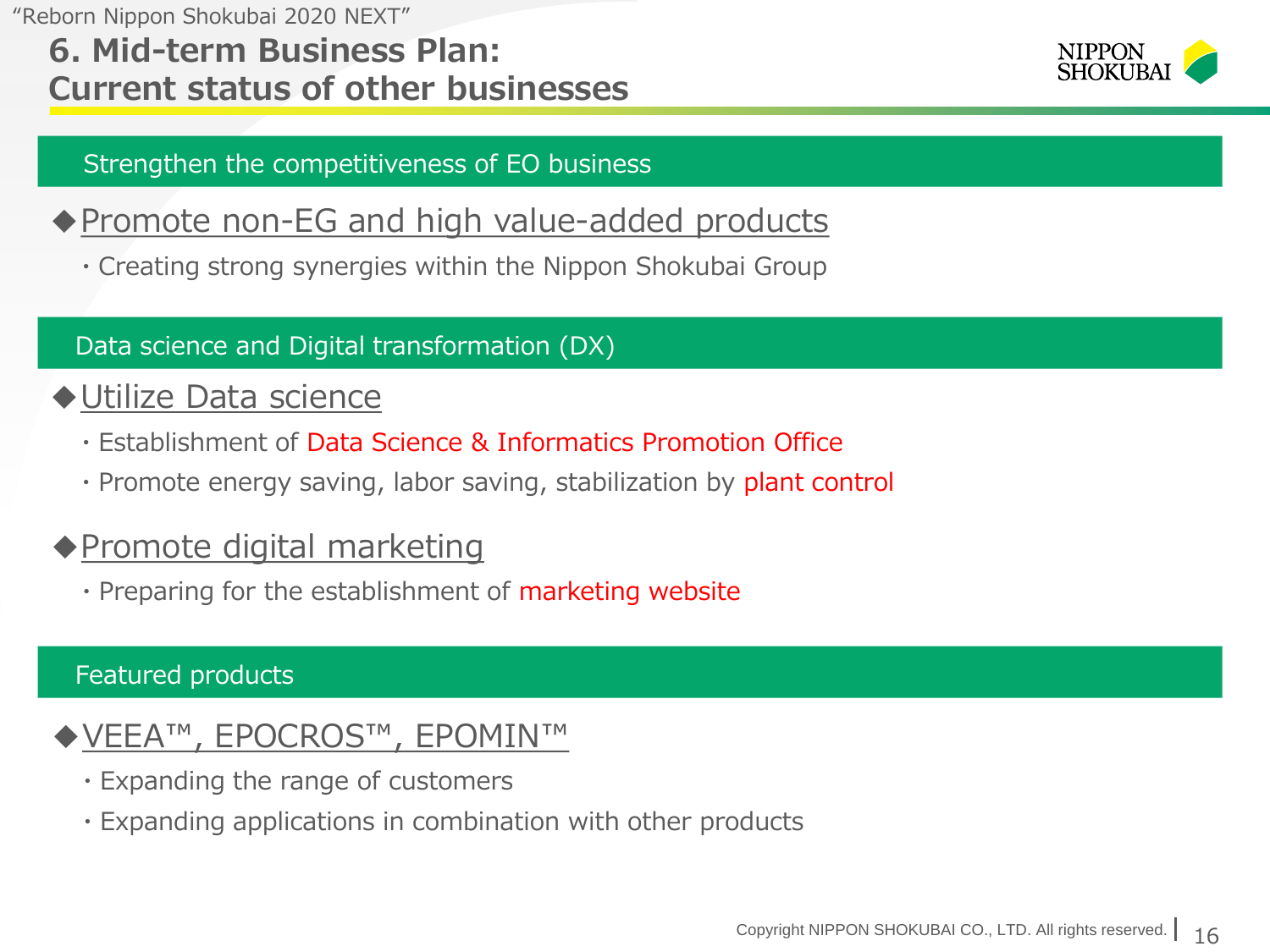Target to Sustainable Growth

## **7. Future Policies**



#### Current counter-measures

◆ Existing business: Early recovery of profitability is the urgent issue

- ・Implement measures which have direct effect immediately
- ・Apply SAP Survival Project to other businesses and products
- ・Sell and organize unnecessary assets

Observing the situation of the spread of COVID-19, we aim to surely recover our business performance within two years

◆New businesses and products: accelerate and expand the creation of new businesses and products

Investing boldly for future growth strategies

Growth strategy from now on

Pursue a strategy of creating new value and profits by applying our value chain of competitive Materials to the Solutions Business that addresses customers' challenges through "3 sectors and 8 areas"

Establishment of new business plan (FY2022 $\sim$ )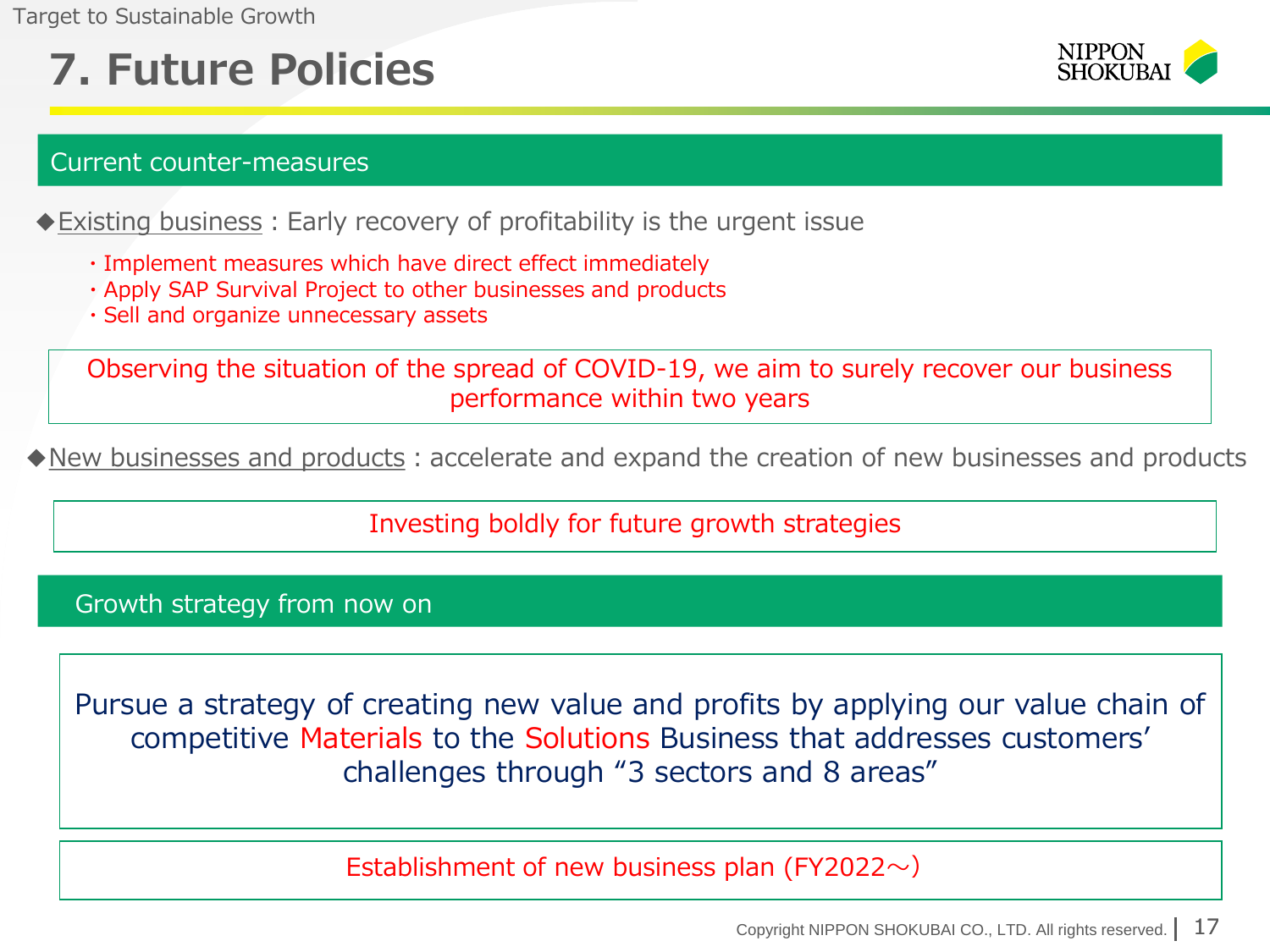# **8. Sustainability initiatives**



# **TechnoAmenity**

Our promotion of sustainability is the practice of the group mission **TechnoAmenity**<sup>\*)</sup> itself

\*) TechnoAmenity:Providing affluence and comfort to people and society, with our unique technology

◆Business and products initiatives

Society committed to recycling: Promotion of recycling SAP

 $CO<sub>2</sub>$  emissions reductions: Considering the use of bio-derived raw materials Considering to expand the use of Renewable energy (Green power・Solar power, etc.)

Creating Environmental Contribution Products

 $(CO<sub>2</sub>$  emissions reductions  $\cdot$  Energy conservation)

- ◆Signing United Nations Global Compact (October 19, 2020) Act as good members of society and achieve sustainable growth Support the UNGC's 10 principles which consist of the four fields: "human rights," "labour," "environment," and "anti-corruption"
- ◆Establishment of Diversity & Inclusion promotion policy (August, 2020) Create work environment and system which encourage active participation of diverse people